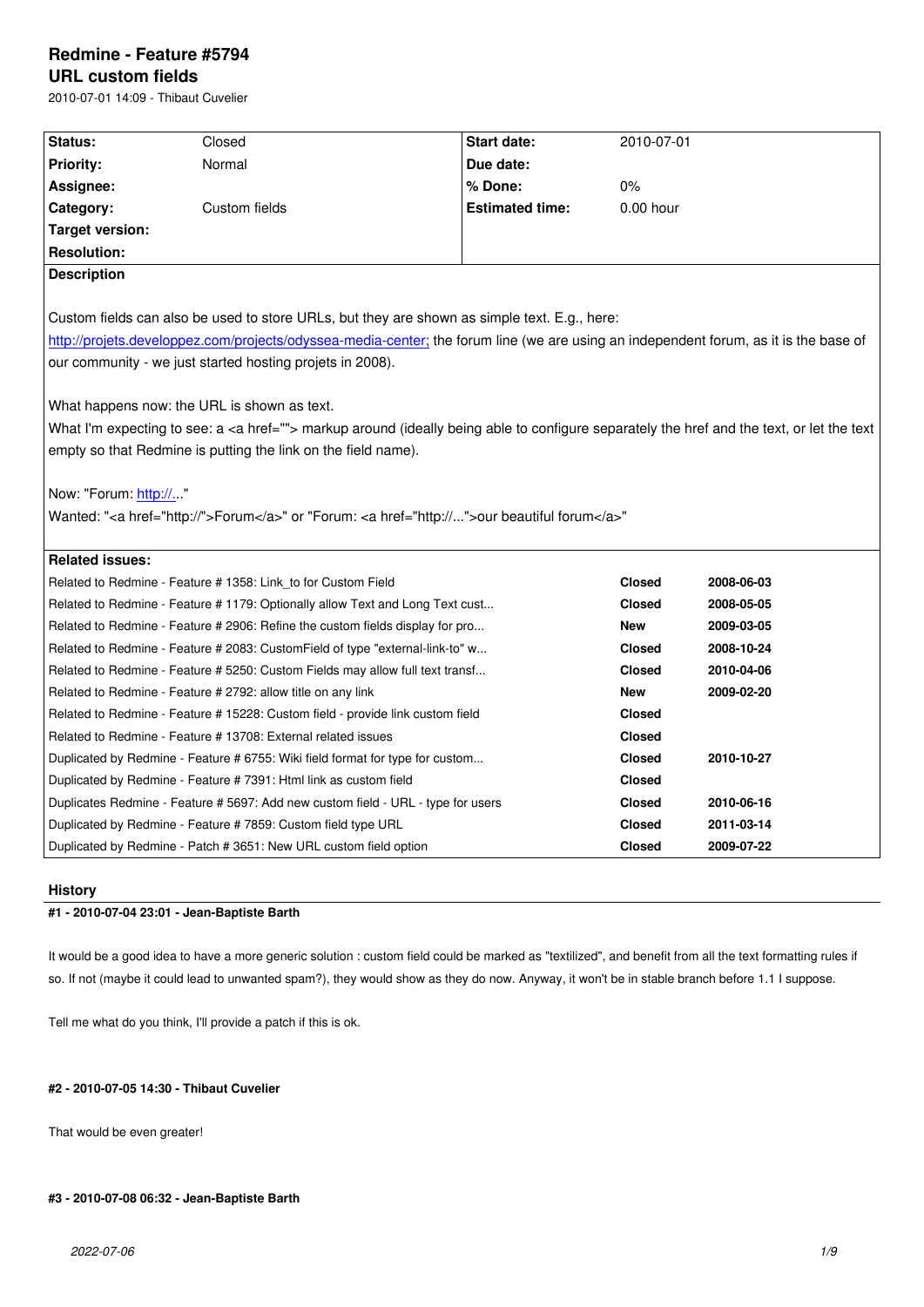On second thought, I wonder if the option is useful : I was thinking about unwanted spam, but it's exactly the same for the description of the issue. So maybe those fields should be textilized by default.

So I leave 2 patches, one with the optional thing (implying a migration and a new locale key..), the other without the option (much more simple).

I'd really like to read the opinion of some contributors about this functionality (optional or not).

# **#4 - 2010-07-08 09:43 - Thibaut Cuvelier**

I have applied the without\_option patch (no choice: hosting only French-speaking projects on a French-speaking website... and not enough knowledge to hack that much the translations). And it works great!

# **#5 - 2010-07-08 13:30 - Jean-Baptiste Barth**

- *Status changed from New to 7*
- *Assignee set to Jean-Baptiste Barth*

I'm french too ;) It's really easy to edit those files, just look at the english translation file, you just have to add the same key to "config/locales/fr.yml" with the same spaces before key, and your translation after ":". Anyway, if the second patch works for you it's OK !

# **#6 - 2010-07-16 14:42 - Thibaut Cuvelier**

Just a little thing that could be improved (maybe not so easily): after every custom tag, there is a new <p> block, which causes the value of the tag to be on the next line. It would be great if you could make this mark disappear (it is now actually not so good-looking: http://projets.developpez.com/projects/qextend, around "Licence").

# **[#7 - 2010-08-03 03:08 - Yuki Kita](http://projets.developpez.com/projects/qextend)**

+1

Jean-Baptiste Barth wrote:

*I'd really like to read the opinion of some contributors about this functionality (optional or not).*

I'd prefer the latter one(5794\_git\_without\_option.diff). I think custom fields should be textilized by default like issue descriptions.

# **#8 - 2010-08-05 20:47 - Dylan Yee**

I tested the 5794\_git\_without\_option.diff and it works perfectly. Great to have this, thanks~

# **#9 - 2010-09-11 20:59 - Jean-Baptiste Barth**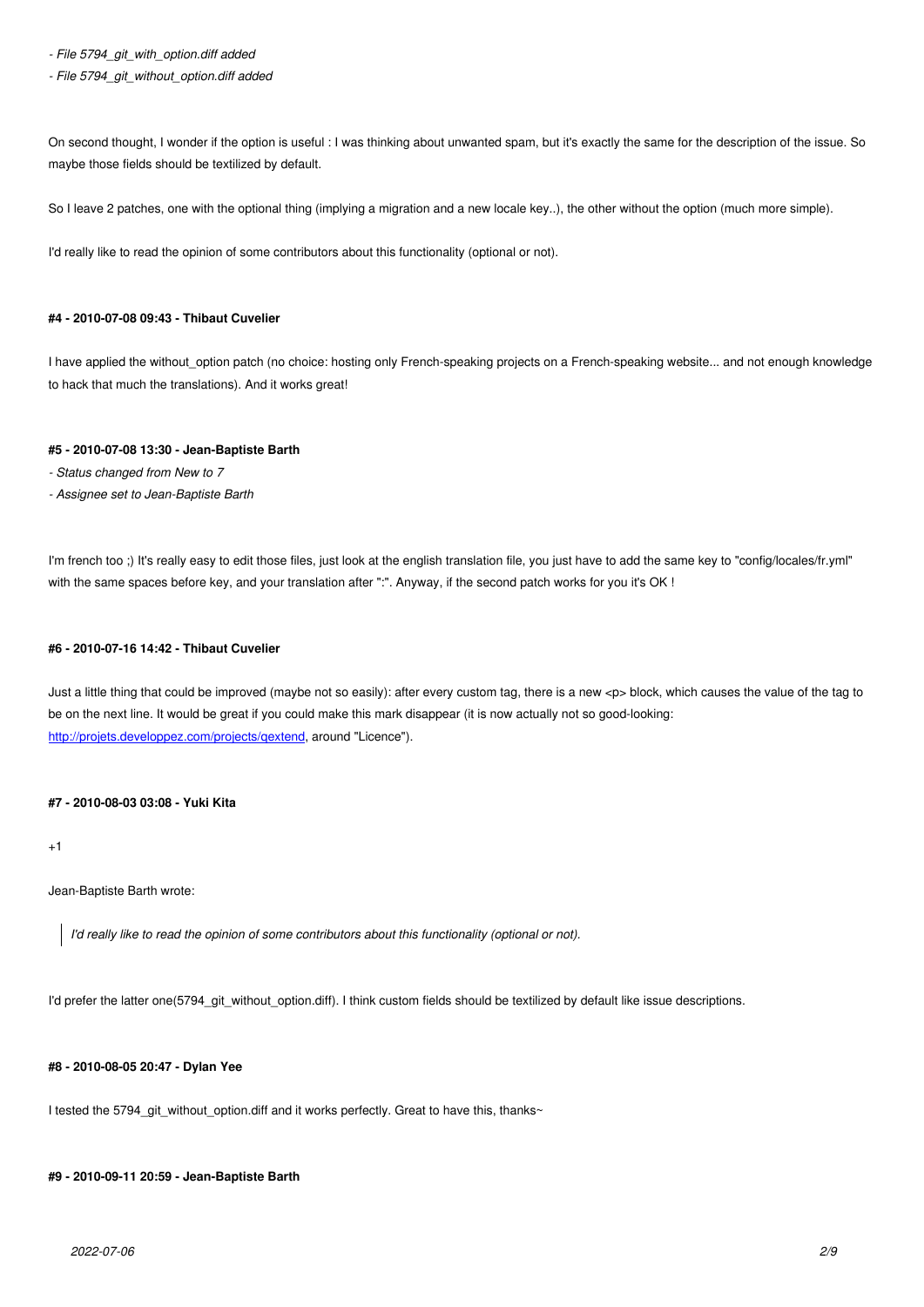#### **#10 - 2010-09-11 21:05 - Thibaut Cuvelier**

Jean-Baptiste Barth wrote:

*Thibaut: do you have an idea of what we can do for that ?*

Well, I'd say to textilize by default the custom fields. That's the one I'm using and it's working perfectly - and I'm not the only one it seems.

#### **#11 - 2010-09-11 21:08 - Jean-Baptiste Barth**

Thibaut Cuvelier wrote:

*Well, I'd say to textilize by default the custom fields. That's the one I'm using and it's working perfectly - and I'm not the only one it seems.*

Yes, I was talking about the <p> tags around: I don't like the idea of stripping them manually, and it would be much more difficult to change our formatter to render text without them. I don't see if it is so annoying...

### **#12 - 2010-09-11 21:23 - Thibaut Cuvelier**

Jean-Baptiste Barth wrote:

*Yes, I was talking about the <p> tags around: I don't like the idea of stripping them manually, and it would be much more difficult to change our formatter to render text without them. I don't see if it is so annoying...*

It is not really clean to get rid of them that way; maybe the renderer could get updated to have one more option which would deactivate the <p> tags (this *could* be useful somewhere else). The only disturbing thing is that these tags force a return after the custom field text and the registered value for that field; it is not really a very important issue IMHO.

#### **#13 - 2010-09-11 21:26 - Jean-Baptiste Barth**

OK thanks, I'll have a look at that. And thanks to others who have tested this patch!

#### **#14 - 2010-09-13 20:57 - Eric Davis**

Jean-Baptiste Barth:

I started on a plugin to support url custom fields. I had it working so that each custom field type could say "HTML escape my value" or "don't escape my value" (escape\_html? method). It worked but felt really insecure which is why I never finished it. I'm open to suggestions.

### http://github.com/edavis10/redmine\_url\_custom\_field

(This will also make it really easy to add custom fields for new data types. List of users, list of projects, list of versions, etc)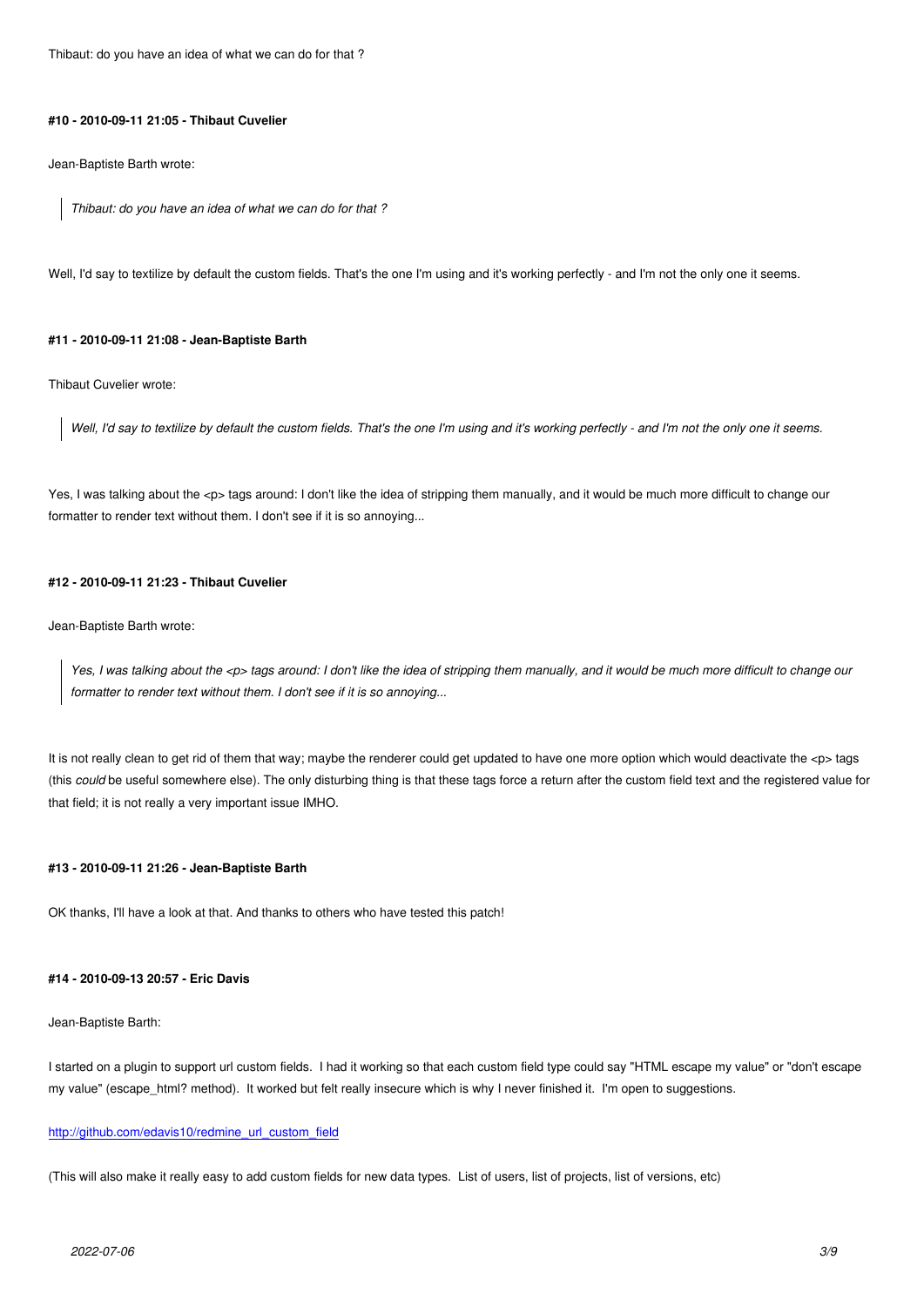we're trying to use this plugin to be able to link our issues to google docs easily. As far as my poor ruby skills let me judge that, it's not possible at the moment unless you remove the h() call in issuess\_helper.rb -> render\_custom\_fields\_rows(), which apparently escapes the html from the link:

### http://www.redmine.org/projects/redmine/repository/entry/trunk/app/helpers/issues\_helper.rb#L95

Am i right with that, or is there another way to do this without hacking redmine core?

#### **#16 - 2010-12-29 00:37 - Brian Lacy**

*I just posted on #1358 before I realized this one was more recent. Here's my original comment:*

We're just getting started with Redmine, and I've added a Custom Field on Issues called "URL" -- intended primarily for test cases. As a web developer, being able to link to a page where an issue is occurring or which is the starting point for a new feature would be a huge help -- but unfortunately, there's no way to auto-highlight that URL.

Can you folks please resurrect this issue and add a new custom field type "URL"? Would be very handy!

Thanks!

#### **#17 - 2011-01-27 16:10 - Thibaut Cuvelier**

Is this going to be planned for some future release? Or will it be a plug-in? (It's just annoying to apply the patch each time I update Redmine...)

Thanks!

#### **#18 - 2011-01-27 16:22 - Jean-Baptiste Barth**

The "without option" patch, plus stripping "<p>" tags manually could be integrated imho. I think regarding the security we don't introduce any problem that is not present in standard notes on issues.

I'd like to have the opinion of other contributor before integrating it in trunk.

### **#19 - 2011-01-27 17:39 - Etienne Massip**

Maybe that would be safer to integrate the with option patch and stick to 'plain text' default, because we can't know the values the custom fields around the world are filled in with ?

#### **#20 - 2011-01-27 19:13 - Etienne Massip**

Is a one-line textilized text field really useful except for URLs ? Can't we :

- Either add an option "Scan for URLs" to existing Text field type (see this note) or even make it a default behavior or add a new URL field type
- Add a distinct "Formatted text" field type (with a "multiline" option rendering a text area) ?

There is a global "Text formatting" setting which let to think that text coul[d be form](http://www.redmine.org/issues/7391#note-5)atted by some plugin or not formatted at all, but I'm unsure if it concerns only wiki or not (see #2025) ?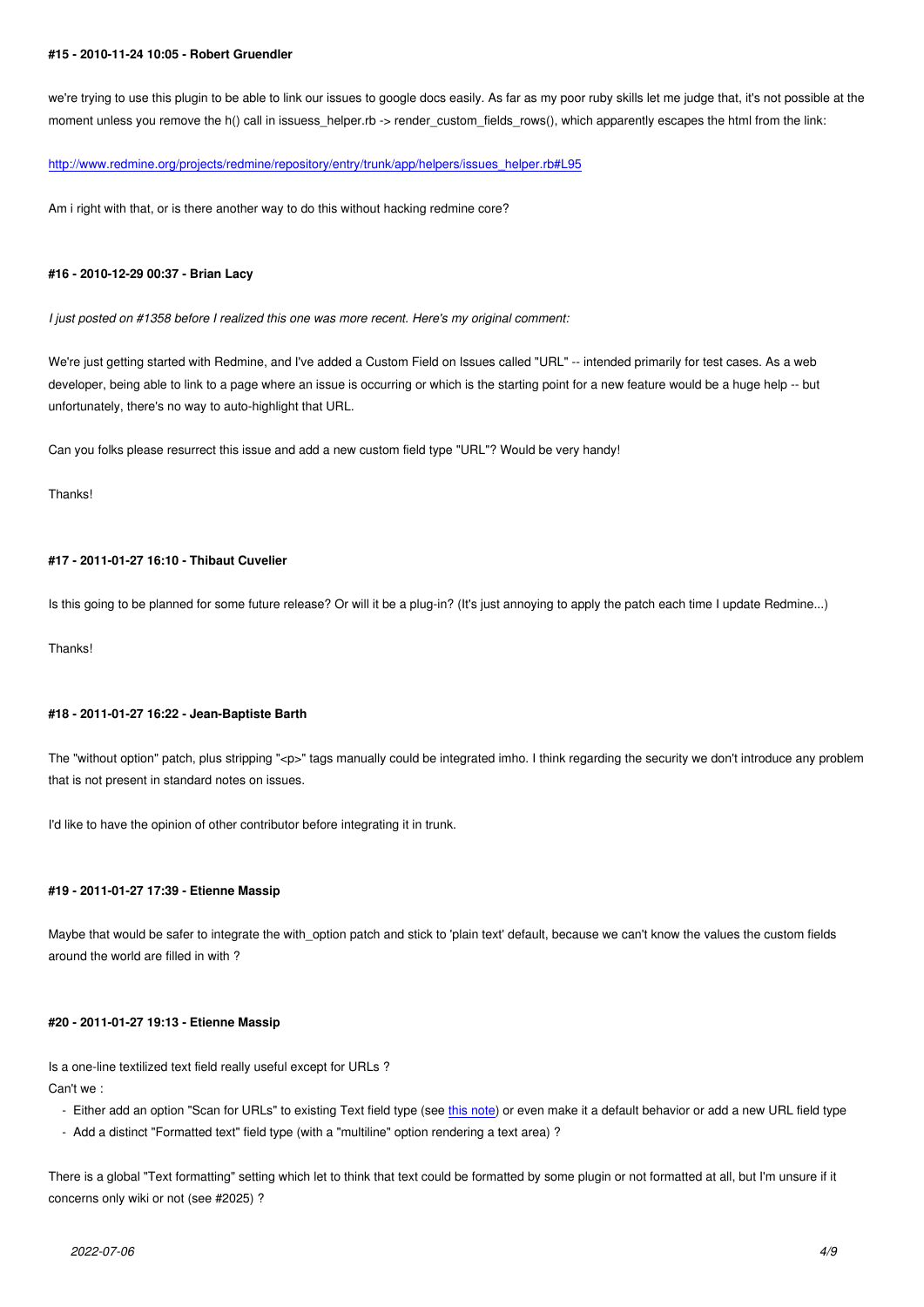#### **#21 - 2011-02-23 15:53 - Ryan Cross**

email addresses would be another "formatter" needed.

I think the other thing to consider would be adding some predefined regex validation for url or email fields. From a db perspective, they are just text fields still just a few extra bits of business & display logic.

#### **#22 - 2011-03-15 11:51 - Luis Serrano Aranda**

This patch works in redmine 1.1.2 ?

how to use it?

Thanks

#### **#23 - 2011-03-23 11:52 - sandeep sp**

#### Thibaut Cuvelier wrote:

*Custom fields can also be used to store URLs, but they are shown as simple text. E.g., here: http://projets.developpez.com/projects/odyssea-media-center; the forum line (we are using an independent forum, as it is the base of our community - we just started hosting projets in 2008).*

*[What happens now: the URL is shown as text.](http://projets.developpez.com/projects/odyssea-media-center;)* 

*What I'm expecting to see: a <a href=""> markup around (ideally being able to configure separately the href and the text, or let the text empty so that Redmine is putting the link on the field name).*

*Now: "Forum: http://..."* 

*Wanted: "<a href="http://">Forum</a>" or "Forum: <a href="http://...">our beautiful forum</a>"*

Hi, I Applied the p[atch, ca](http://.)n anyone tell me, how to use this custom field for URL? what is the syntax type?

#### **#24 - 2011-03-23 17:19 - Ian Epperson**

*Hi, I Applied the patch, can anyone tell me, how to use this custom field for URL? what is the syntax type?*

I believe this is simply using the default wiki syntax (textualize) - which means that for a URL you should type:

"link to Google":http://www.google.com

#### to get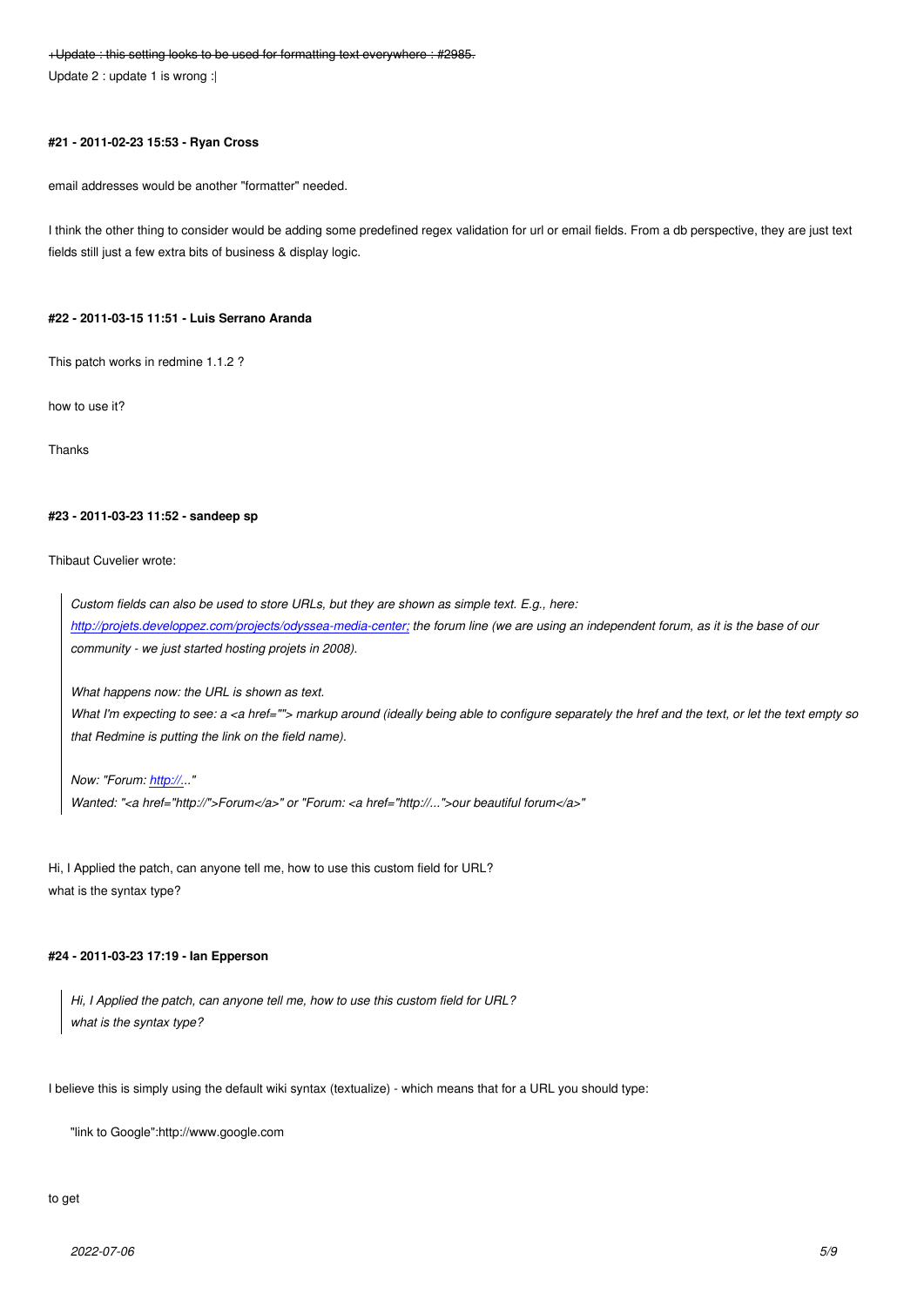#### **[#25 - 2011-03](http://www.google.com)-23 18:49 - Ted Lilley**

Hey guys,

I'm for the "by default" option as well.

There's only one thing more I could ask for on this, which may be a feature creep, but I sure know it would be useful for us: if the field contains an email address, it would be nice for the subject of the resulting mailto: link to contain the syntax necessary for redmine's email receipt feature to associate the email back to the issue, namely "[#123]" with the appropriate id of course.

#### **#26 - 2011-03-24 04:33 - sandeep sp**

Thanks Ian,

### **#27 - 2011-03-28 22:06 - Ted Lilley**

Hello again,

I applied the patch (without option) to the latest released redmine, and while there were several rejections, I was able to integrate them smoothly by hand. The patch appears to be functional here.

However, I do have a request, which would be to move the call to format value in custom fields helper.rb to *before* the textilizing call.

The reason for this is that if done after, I get issues in using my own custom field formatter. It needs access to the raw value and wants to be textilized after it has had a chance to render itself.

The background is that I've implemented a custom formatter for email addresses, which I mentioned in my last post. I was able to do this using Redmine's facility for defining custom field formats, detailed here: http://theadmin.org/articles/2010/04/16/daily-refactor-extract-class-to-custom-field-format/

What it does is add a new custom field type, called "email", that allows the field to be rendered with a custom formatter. The custom formatter simply [returns <a href=\"mailto:#{value}\">#{value}</a>, which creates a mailto link for whatever](http://theadmin.org/articles/2010/04/16/daily-refactor-extract-class-to-custom-field-format/) string email address is in the field. There's a few files that need to modified to do this, so message me if you'd like a patch.

The field won't actually render to a link by itself, which is why your patch was needed. However, when the patch was applied, the links would render but not properly. Instead of the correct mailto link, I'd get mailto:<p>email address</p> where the <p> tags came from the textilization in custom\_fields\_helper.rb.

I was able to fix it by moving the custom formatter prior to the textilization in that file. Here's a diff:

diff --git a/app/helpers/custom\_fields\_helper.rb b/app/helpers/custom\_fields\_helper.rb

--- a/app/helpers/custom\_fields\_helper.rb

- +++ b/app/helpers/custom\_fields\_helper.rb
- @@ -89,25 +89,26 @@ module CustomFieldsHelper

end

end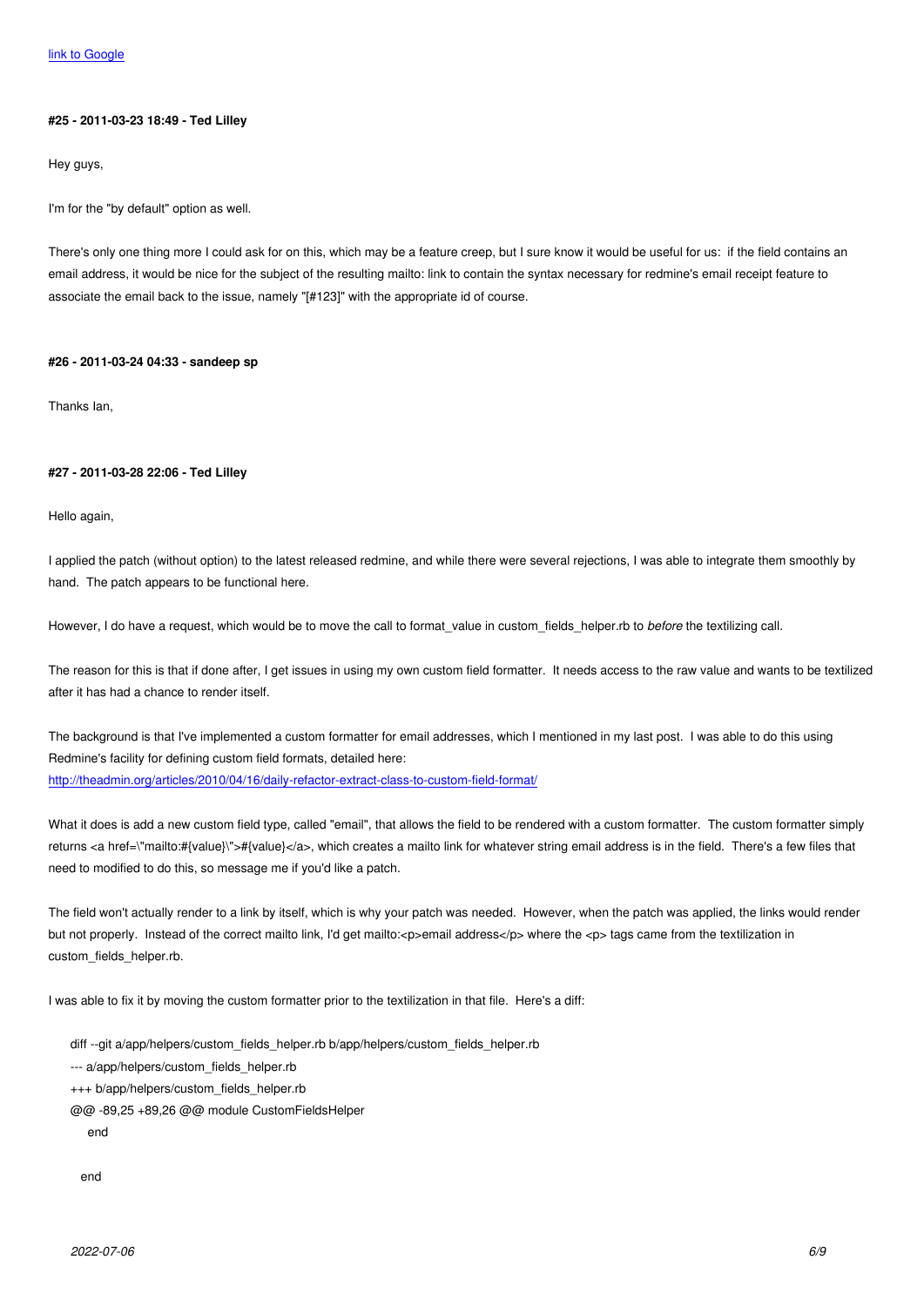# Return a string used to display a custom value

```
def show_value(custom_value, options = \{\})
```
return "" unless custom\_value

options = {:textilize => true, :simple\_format => false}.merge(options)

value = custom\_value.value

+ value = format\_value(value, custom\_value.custom\_field.field\_format)

if options[:simple\_format]

value = simple\_format\_without\_paragraph(h(value))

elsif options[:textilize]

value = textilizable(value)

else

```
 value = h(value)
```
end

- format\_value(value, custom\_value.custom\_field.field\_format)

+ value

```
 end
```
# Return a string used to display a custom value

def format\_value(value, field\_format)

Redmine::CustomFieldFormat.format\_value(value, field\_format) # Proxy

end

# Return an array of custom field formats which can be used in select\_tag

I'd ask that you consider making the same change in your code.

Thanks.

#### **#28 - 2011-07-14 16:07 - Rodrigo Toledo**

Is this already merged with stable ?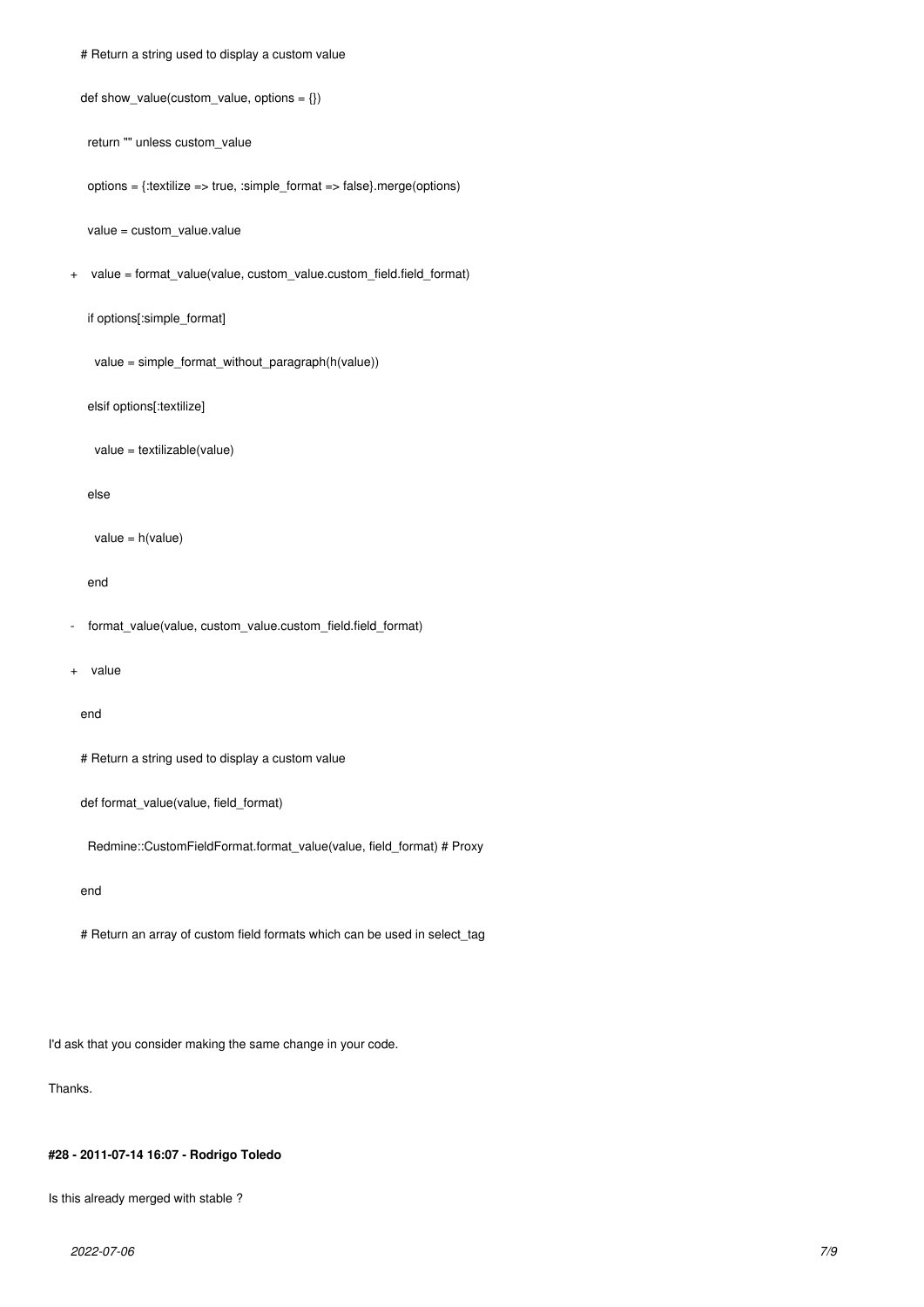# **#29 - 2011-08-08 03:58 - Scryth Pervious**

Hello All,

I absolutely love Redmine, but I have been trying to get this feature to work for my install of 1.1.3 stable and everything I try just ends up having it crash my install. I really need to try and get it to work if possible, and any help would be great!

#### **#30 - 2011-11-17 18:56 - Jarosław Rencz**

plugin works fine but there's one inconvenience: field content is formated also in email notice. At least in Gmail.

I get:

Custom url field: <a href="http://foo.bar/">http://foo.bar/</a>

instead of expected:

Custom url field: http://foo.bar/

can it be fixed?

#### **#31 - 2011-11-23 00:05 - Terence Mill**

"This plugin" can have some code usable too.

# **#32 - 2012-06-10 22:42 - Jean-Baptiste Barth**

*- Assignee deleted (Jean-Baptiste Barth)*

# **#33 - 2012-12-01 08:33 - Anonymous**

+1 to this feature

In out project we need to insert URLs in field, and it's much more convenient to "just click" to the link than copy it to the address field.

### **#34 - 2013-01-13 21:04 - Jean-Philippe Lang**

*- Status changed from 7 to New*

Assigned issue with no assignee back to New status.

#### **#35 - 2013-03-18 20:03 - Dipan Mehta**

+1. Though I use the plugin to achieve this, I think this is really necessary feature to have.